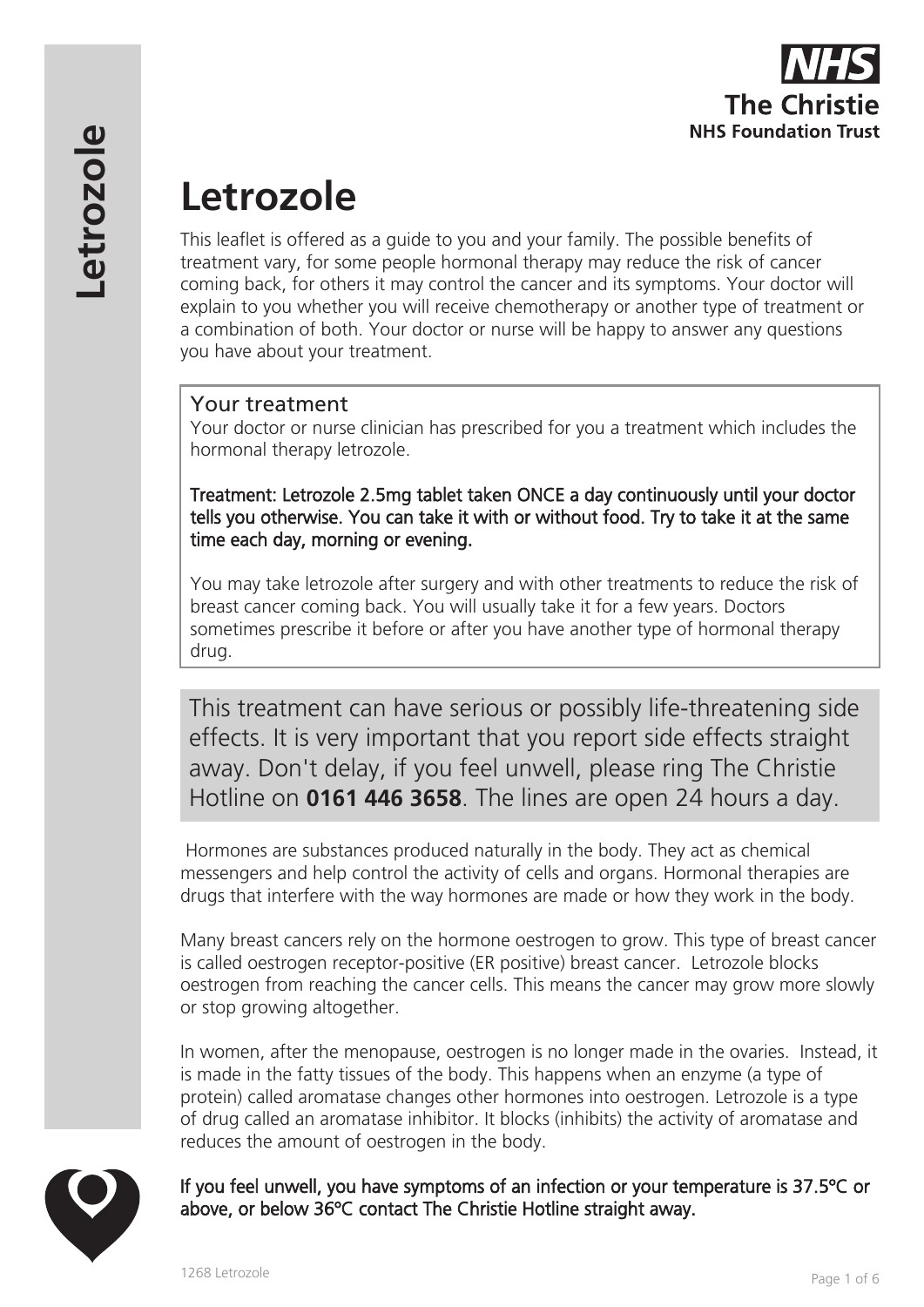# Possible side effects

Hormonal therapy can cause different side effects. Some are more likely to occur than others. Everyone is different and not everyone gets all the side effects. Most side effects are usually temporary, but in some rare cases they can be life-threatening. It is important to tell your hospital doctor or nurse about any side effects so they can be monitored, and where possible, treated.

# Common side effects (more than 1 in 10)

## • Hot flushes

Hot flushes and sweats may occur but do lessen after the first few months. Cutting down on nicotine, alcohol and hot drinks containing caffeine, such as tea and coffee can help. Dress in layers, so you can remove clothes as needed. Natural fabrics, such as cotton may feel more comfortable. If hot flushes are a problem, tell your doctor. Low doses of certain antidepressant drugs can help to reduce flushes.

## • Bone fracture

Taking letrozole for a few years increases your risk of bone thinning, called osteoporosis. This can increase your risk of a broken bone (fracture). You will usually have a bone density scan to check your bone health before and during treatment. If you are at risk of osteoporosis, your doctor may prescribe drugs called bisphosphonates to protect your bones. They will also usually advise you to take calcium and vitamin D supplements. Regular walking, eating a healthy diet, not smoking and sticking to sensible drinking guidelines will also help to strengthen your bones.

## • Fatigue

You may feel tired, sleepy or feel like you have no energy when you start taking letrozole. Try to pace yourself until this improves. It's important to get the right balance of having enough rest and being physically active. Regular short walks will help you to feel less tired. If you feel sleepy, don't drive or operate machinery.

## • Joint and muscle pain

You may have pain and stiffness in your joints, and sometimes in your muscles while taking letrozole. Let your doctor or nurse know if this happens. They can prescribe painkillers and give you advice. Being physically active and maintaining a healthy weight can help reduce joint pain and keep them flexible.

## • Sickness and diarrhoea

Any sickness is usually mild, but let your doctor know if this happens. Letrozole may also cause indigestion or tummy pain. Let them know if you have any of these symptoms. They can prescribe drugs to help.

If diarrhoea becomes a problem during or after your treatment, anti-diarrhoeal tablets can be prescribed by your doctor. Ask the staff for a copy of the booklet 'Eating: help yourself' which has some useful ideas about diet when you are having treatment.

## • Constipation

You may become constipated. Try to drink plenty of fluids and eat foods which are high in fibre. Tell your doctor who may prescribe a suitable laxative. Please contact The Christie Hotline if your constipation lasts more than 3 days or you experience abdominal discomfort.

#### • Increase in appetite/weight gain

 Some women find their appetite increases. Eating healthily and being physically active will help if you have concerns about your weight. Alternatively if you don't have much appetite, try eating small, frequent meals or snacks. If problems with eating don't get better talk to your doctor or nurse.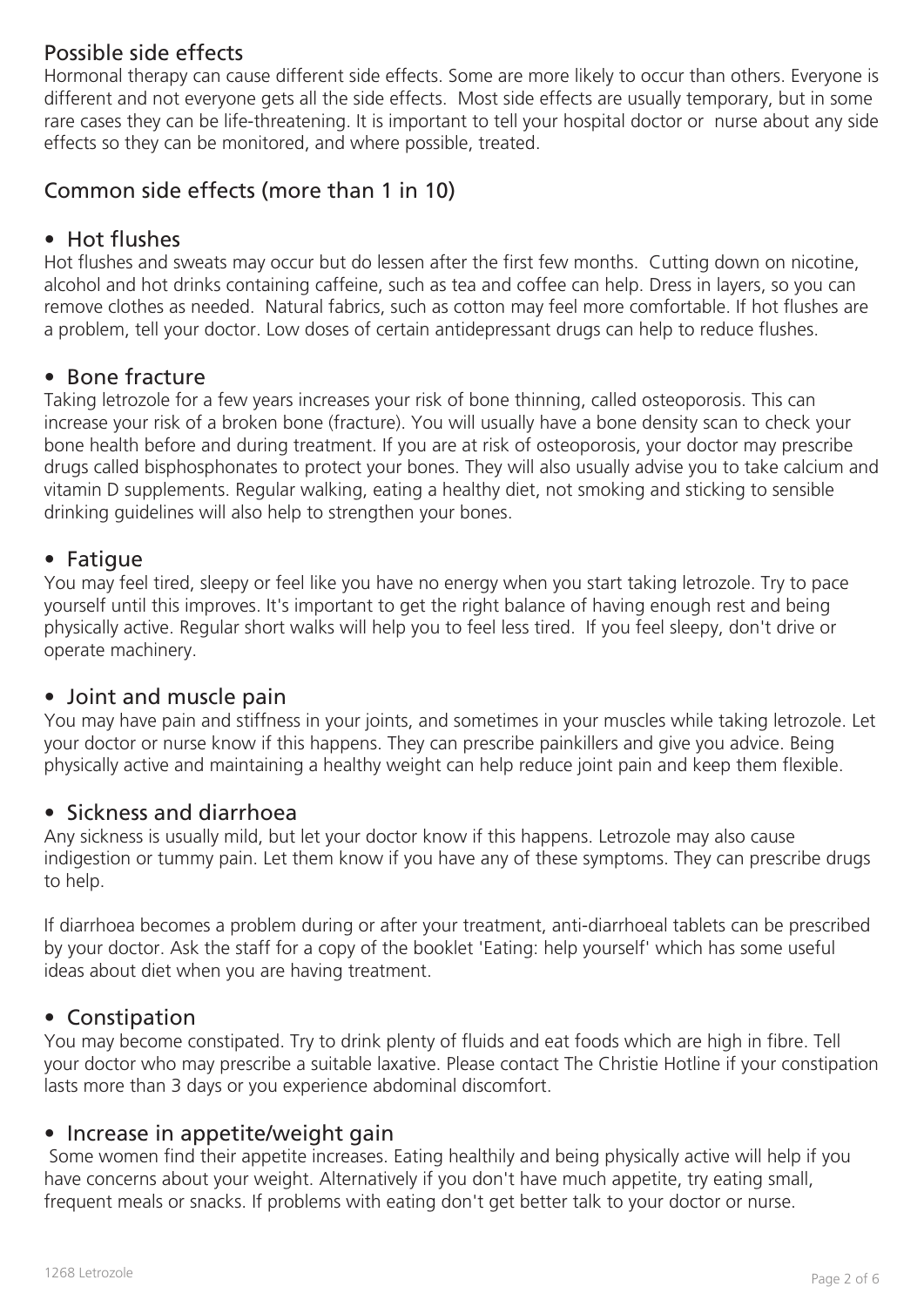# • Skin rash and dry skin

You may get a mild skin rash. Tell your doctor or nurse if this happens. It is very important to contact your doctor straightaway if you get a severe skin rash.

#### • Headache and dizziness

If you have headaches, let your doctor or nurses know. They can usually be controlled with painkillers you can buy yourself. Letrozole may cause dizziness. Let your doctor or nurse know if this is a problem.

## • Vaginal bleeding and dryness

For some women letrozole causes vaginal bleeding. If this happens it is most likely to be in the first few weeks of treatment, or when you change from another hormonal therapy to letrozole. If the bleeding continues for more than a few days, tell your doctor or nurse.

For some women, letrozole causes vaginal dryness. Non-hormonal creams and gels or lubricants can help reduce dryness and discomfort during sex. You can buy these at a chemist or your doctor can prescribe them.

If you are still having periods, they may become irregular, lighter or sometimes stop altogether. Also, your sex drive may be lower while taking letrozole. Talk to your doctor or nurse for advice.

## • Raised blood pressure

Tell your doctor if you have ever had problems with your blood pressure. Your doctor or nurse will check your blood pressure in clinic.

#### • Raised cholesterol levels

Your doctor may check your cholesterol levels with a blood test.

# Uncommon side effects (less than 1 in 10)

#### • Insomnia

These tablets may cause sleep disturbance. If this becomes a problem tell your doctor or nurse.

#### • Depression/anxiety

Some people find they have a low mood whilst taking letrozole. Some people may have problems concentrating, feel anxious or have difficulty sleeping. Talk to your nurse or doctor if you have these changes so they can give you support and advice.

#### • Urinary infection

Let your doctor know if you have pain or discomfort when you pass urine, if you need to pass urine more often, or if your urine is cloudy or smelly. Drink lots of fluids if you think you may have an infection.

#### • Eye irritation/blurred vision

Some people get sore eyes or blurred vision whilst taking letrozole. Always tell your doctor or nurse if you notice any change in your vision.

#### • Sore mouth and strange taste

Whilst taking this treatment your mouth may become sore. To prevent infection you should use an antibacterial mouthwash (Chlorhexidine). Ask your doctor or nurse for advice. Occasionally during treatment you may experience a strange taste, sometimes described as metallic or bitter. A strongly flavoured sweet or mint will help to disguise this.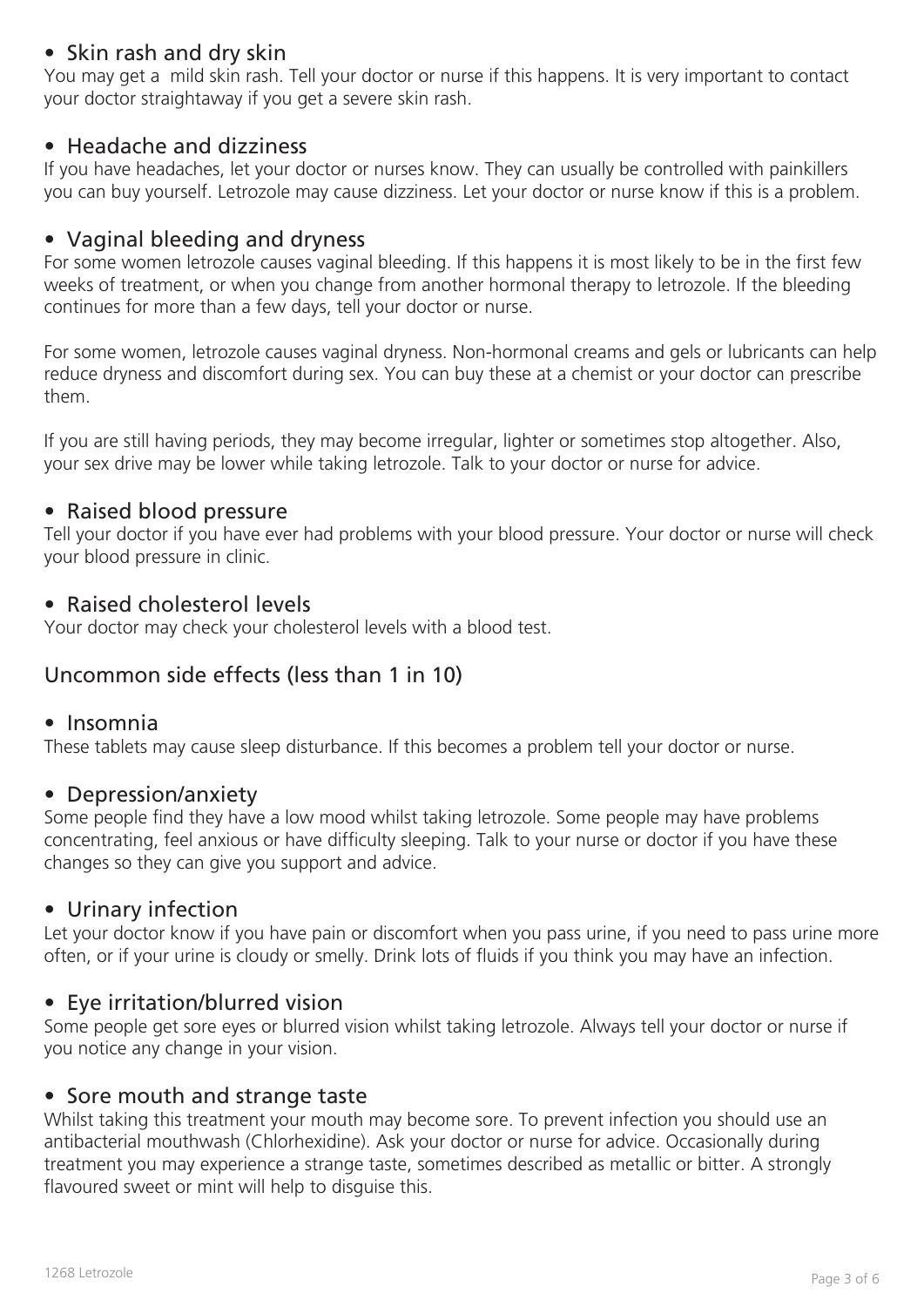# • Chest tightness or pain

If you notice changes to your heartbeat, such as it speeding up, let your doctor know. If you have pain or tightness in your chest, or feel breathless at any time during or after treatment, see a doctor straightaway.

#### Late side-effects

Some side-effects may become evident only after a number of years. In reaching any decision with you about treatment, the potential benefit you receive from treatment will be weighed against the risks of serious long term side effects to the heart, lungs, kidneys and bone marrow. With some drugs there is also a small but definite risk of developing another cancer. If any of these problems specifically applies to you, the doctor will discuss these with you and note this on your consent form.

#### **Contacts**

 If you have any general questions or concerns about your treatment, please ring the area where you are having treatment:

- Administration enquiries 0161 918 7606/7610
- Chemotherapy nurse 0161 918 7171

For advice ring The Christie Hotline on 0161 446 3658 (24 hours).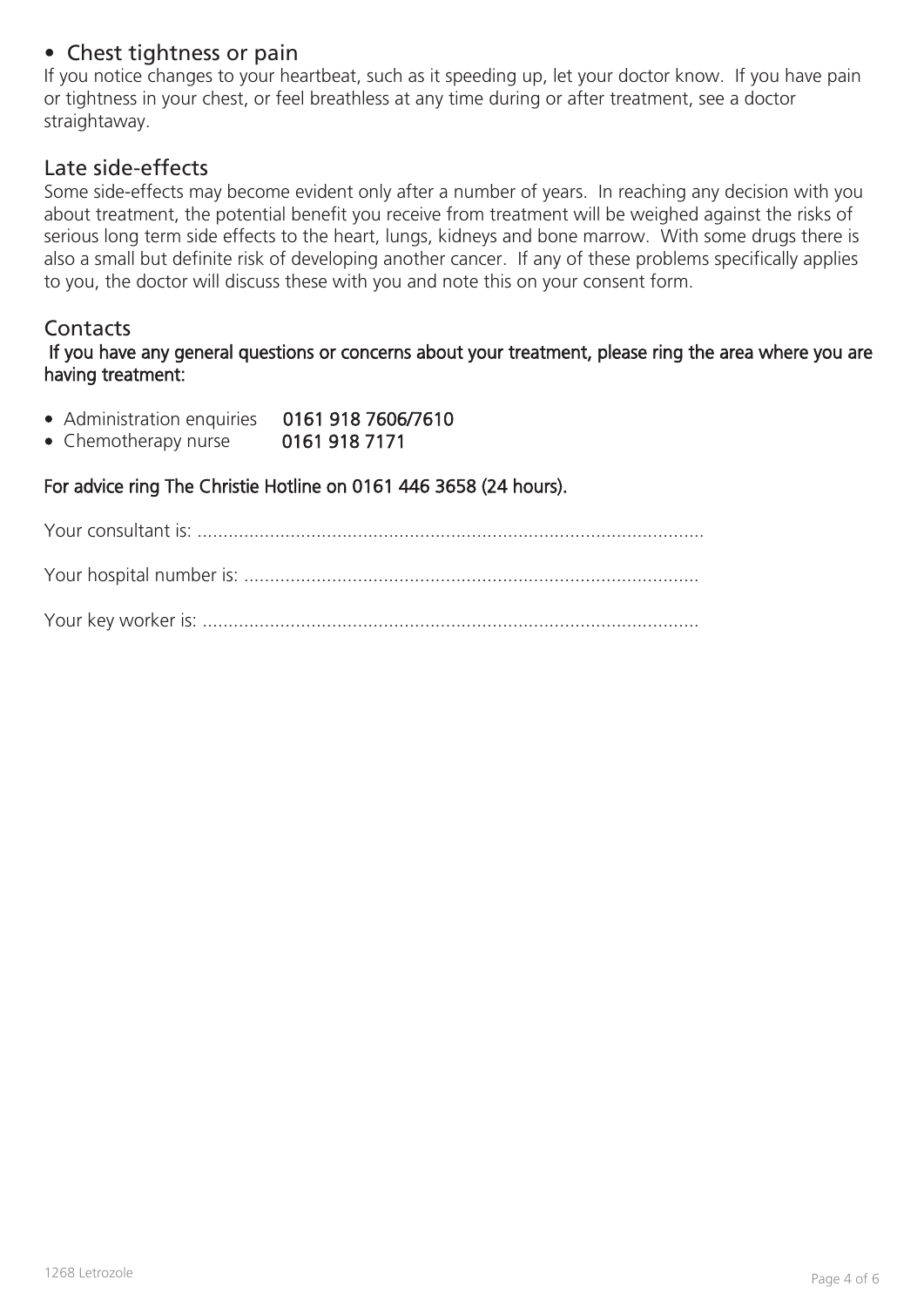Notes: